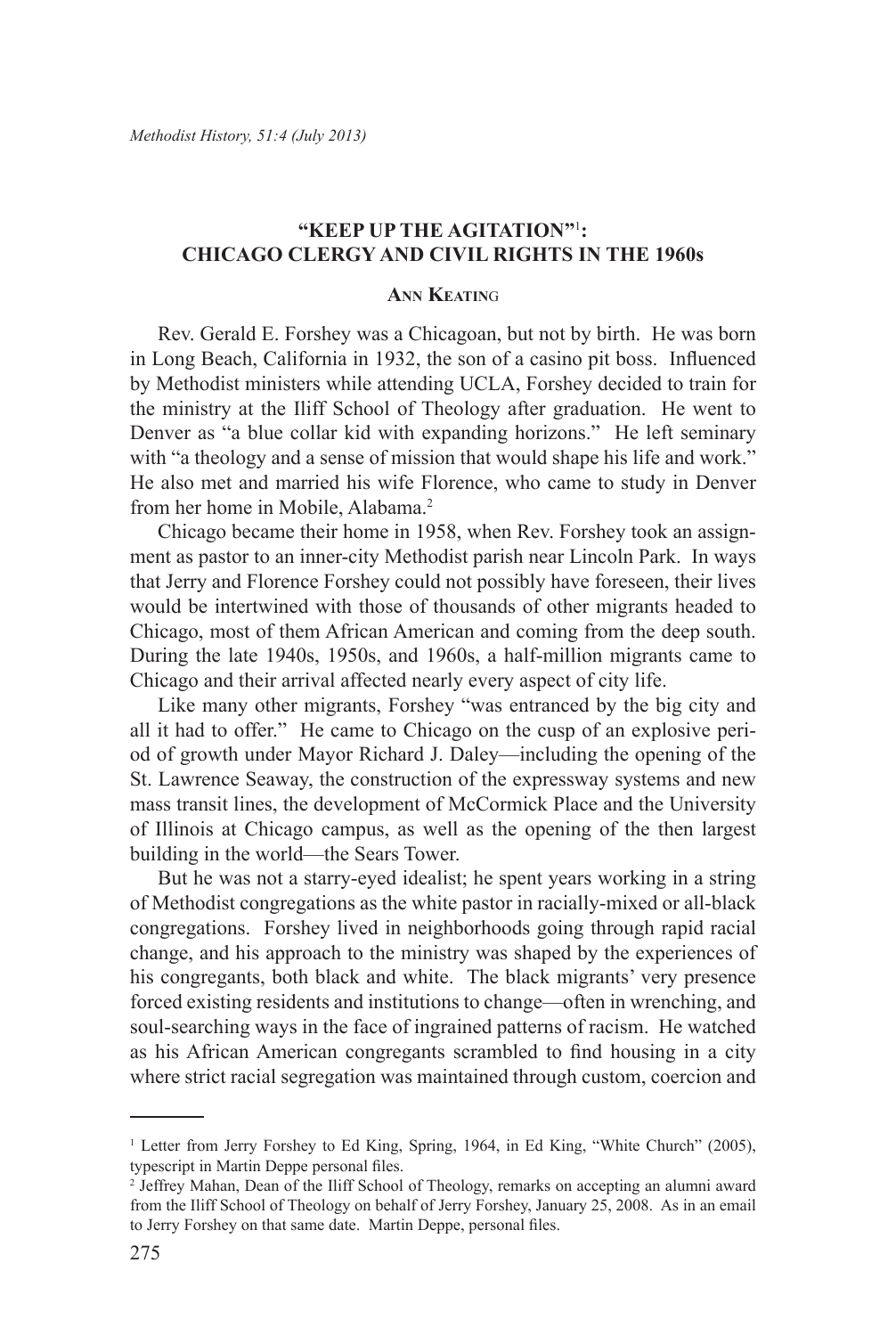sometimes violence.<sup>3</sup>

Because of his ministerial appointments, Forshey came to devote himself particularly to the cause of civil rights. Not only did he see the problems encountered by his own parishioners, but he also saw connections to the southern civil rights movement. He arrived in Chicago just a few years after the Supreme Court decision desegregating schools (Brown) and the Montgomery Bus Boycott that fostered the rise of Reverend Martin Luther King, Jr., to national prominence. Forshey helped to organize the Inner City Methodist Ministers Fellowship to provide "mutual support and survival" as well as a platform for action in changing times.

In January, 1963, the National Conference on Religion and Race met in Chicago to mark the centennial of the Emancipation Proclamation and called for "leadership of religion in ending racial discrimination in the United States." Among the speakers was the Rev. Martin Luther King, Jr., who addressed Jewish, Protestant and Catholic representatives and encouraged their ecumenical efforts for civil rights. The meeting spurred activists and "there was a dramatic increase in the public visibility as well as the inner vitality of religious groups committed to racial justice."4

Clergy committed to integration in Chicago were galvanized by words and actions both in Chicago and across the country. After his address to the National Conference on Religion and Race in Chicago, Rev. Martin Luther King, Jr., and the Southern Christian Leadership Conference moved from their voter registration program in Albany, Georgia to civil rights demonstrations in Birmingham, Alabama. King was arrested in Birmingham and wrote an open letter to clergymen on April 16, 1963, known familiarly as the "Letter from a Birmingham Jail." Addressed to "my dear fellow clergymen," King exhorted them to action, arguing, "that human progress never rolls in on wheels of inevitability. It comes through the tireless efforts and persistent work of men willing to be co-workers with God, and without this hard work time itself becomes an ally of the forces of social stagnation. We must use time creatively, and forever realize that the time is always ripe to do right."5 The exhortations of Martin Luther King, Jr., from the Birmingham jail in April, 1963, for help from his fellow clergymen, black and white, resonated deeply with clergy in Chicago and across the nation.

#### **Jackson, 1963**

In Jackson, Mississippi, following the events in Birmingham, Medgar Evers, John Salter and groups of young college students began to challenge

<sup>&</sup>lt;sup>3</sup> Over the course of the twentieth century, the black population of Chicago grew from less than 1% of the city's population (30,000 in 1900) to one third of the city's 3 million residents in 2000. Many of those who came to Chicago were from Mississippi so many that by 2000 Chicago had more black residents than the entire state of Mississippi.

<sup>4</sup> Alan B. Anderson and George W. Pickering, Confronting the Color Line, The Broken Promise of the Civil Rights Movement in Chicago (Athens, GA: U Georgia P, 1986), 105-106.

<sup>5</sup> Martin Luther King, Jr., *I Have a Dream: Writings and Speeches that Changed the World* (San Francisco: Harper, 1986), 92.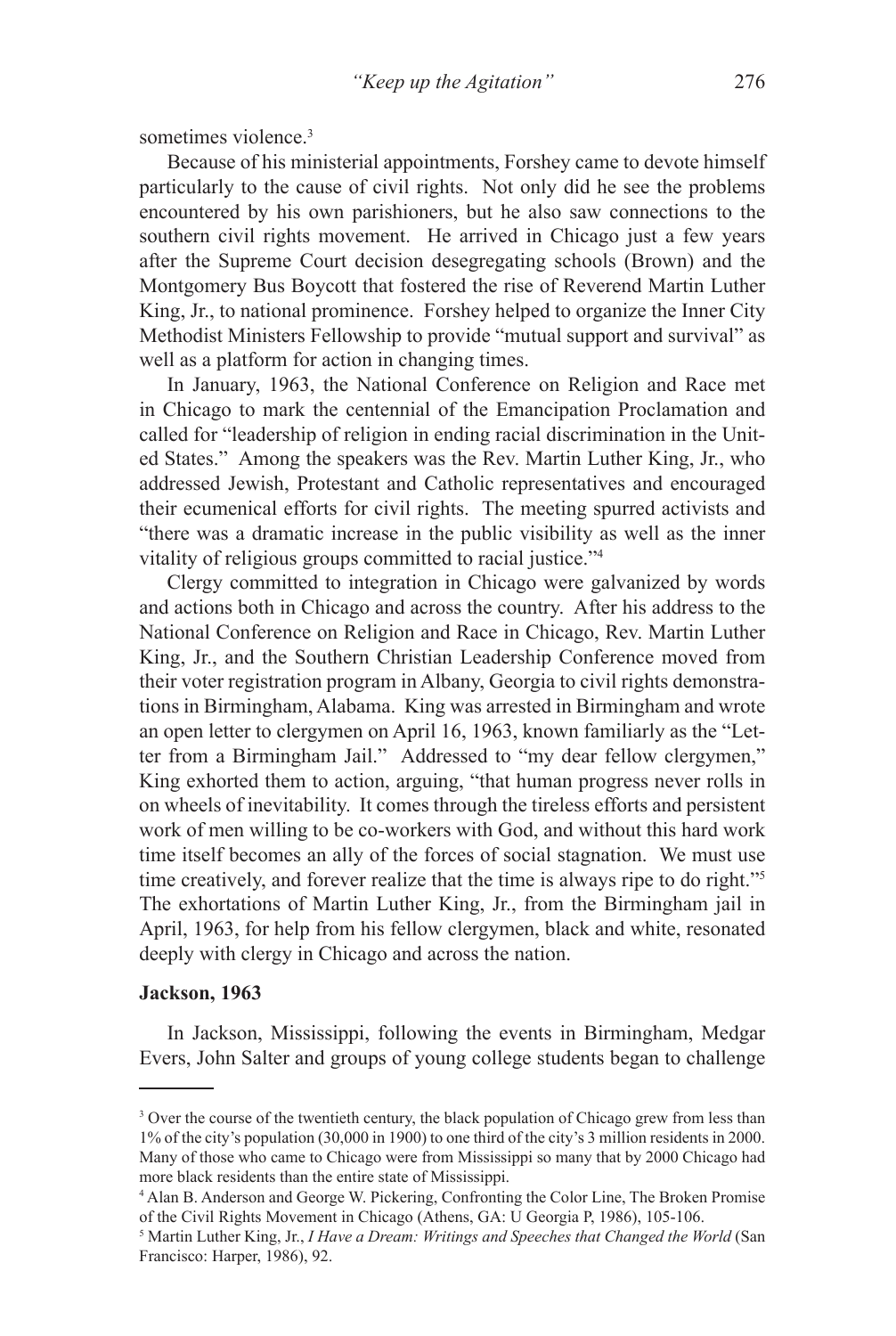the racial segregation of public facilities. Evers, who headed the state chapter of the NAACP, and John Salter, a white sociology professor and NAACP organizer at Tougaloo College, were joined by the recently appointed college chaplain, Methodist Ed King, who came as a "white Christian minister in the black Church." Ed King, a native of nearby Vicksburg, was especially affected by the "hypocrisy on display in Birmingham's churches," something he felt could not be lost "even on white Mississippi Christians."6

John Salter and Ed King decided to challenge segregation in lunch counters, public libraries and waiting rooms. In late spring, 1963, Tougaloo and Jackson State students organized a sit-in at the Woolworth's store in downtown Jackson. Ed King was among a group of sitting protesters arrested after a mob attacked them "with ketchup, mustard, sugar, pies, and everything on the counter."7 Photographs of this attack appeared in newspapers across the country and galvanized the Jackson movement.

Following their release, the activists began organized integrated church visits in Jackson, Mississippi. On Sunday, June 9, Medgar Evers led integrated groups attempting to worship but were turned away from the First Baptist Church as well as Galloway Memorial Methodist Church**.** When the long-time pastor at Galloway, Dr. W. B. Selah, learned that his ushers had refused entrance to this group, he addressed his congregation on the spot: "I know in conscience that there can be no color bar in a Christian church, so I will ask the bishop for another appointment." Just a few days later, Evers was shot and killed outside his home in Jackson, Mississippi. More than 100 demonstrators were arrested in protests that followed Evers' murder.

On the evening of June 18, 1963, before Evers's funeral, Ed King and John Salter were both seriously injured in a mysterious car accident on their way to Tougaloo College, just north of the city. Questions remain about the way their car was struck, which put both Salter and King out of commission for much of the summer. Partially recovered, Ed King was joined by his wife Jeanette and three students for the drive to Washington, DC, for the March on Washington. Martin Luther King, Jr. addressed the difficulties that King and others in Mississippi were facing: "It would be fatal for the nation to overlook the urgency of the moment. This sweltering summer of the Negro's legitimate discontent will not pass until there is an invigorating autumn of freedom and equality. 1963 is not an end, but a beginning."8

Ed King heeded this call from Martin Luther King. When he returned to Jackson, he revived attempts to desegregate downtown churches. His strategy of focusing on segregated mainline Protestant churches was intentional, as "challenging the churches' "whites only" policies presented an opportunity to expose the controlling influence of the white social structures

<sup>6</sup> Charles Marsh, *God's Long Summer, Stories of Faith and Civil Rights* (Princeton, NJ: Princeton UP, 1997), 126.

<sup>7</sup> Anne Moody, *Coming of Age in Mississippi* (New York: Dial Press, 1968), 238-239 and Marsh, 131.

<sup>8</sup> Moody, 274-275; King, "I Have a Dream," in King, *I Have a Dream: Writings and Speeches that Changed the World* (San Francisco: Harper, 1986), 103.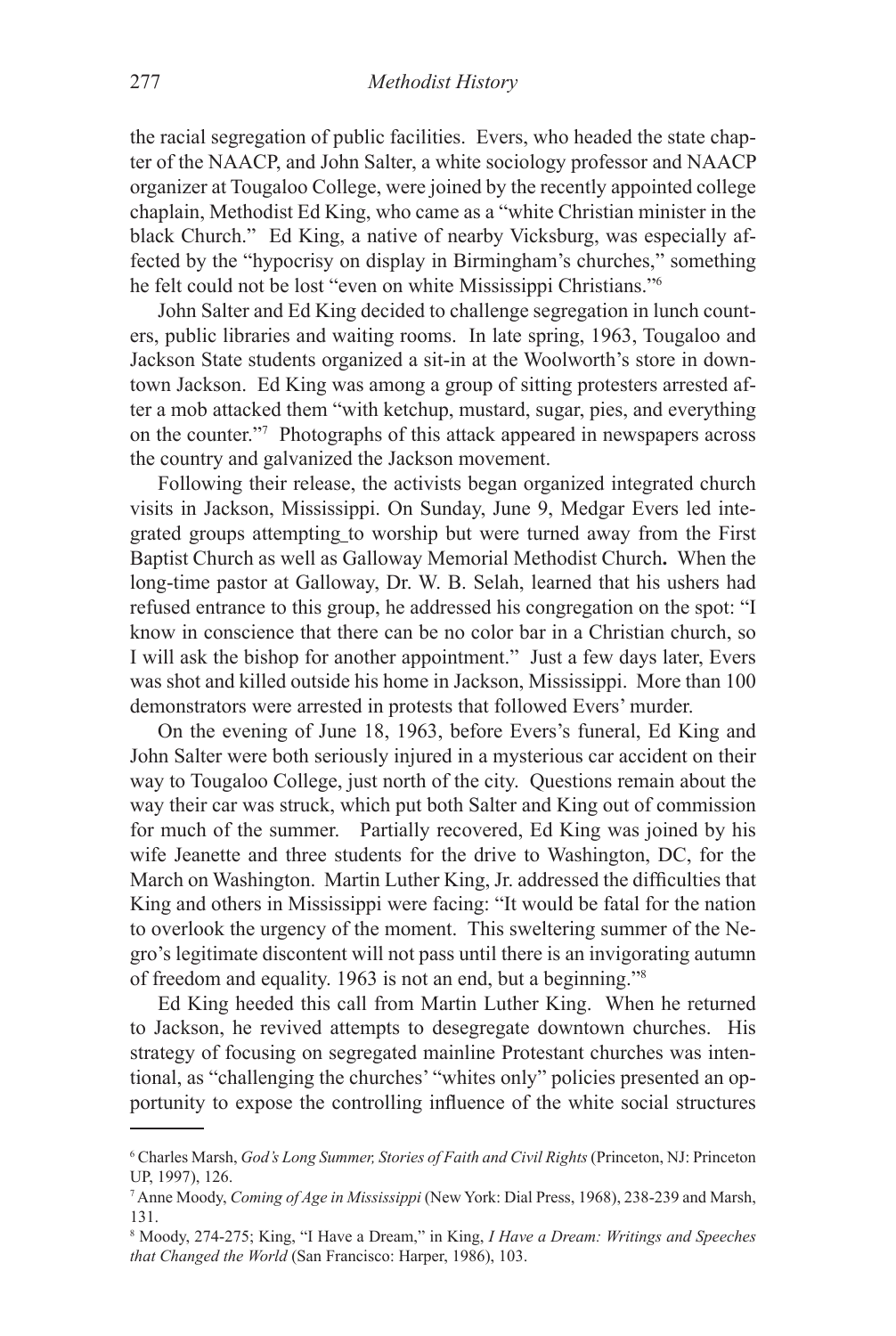especially within their private and protected religious domains. Medgar's assassination, so soon after the first attempt at making a bi-racial church visit, confirmed the significance of the strategy." In September, 1963, Ed King recruited students at Tougaloo, as he had in the spring, to resume the church visits.<sup>9</sup>

On World Wide Communion Sunday, October 6, 1963, interracial teams sought to enter several all-white downtown churches including St. Peter's Roman Catholic Church, Fondren Presbyterian Church, First Christian Church, Trinity Lutheran Church, Our Redeemer Lutheran Church, Capitol Street Methodist Church and Galloway Methodist Church. They were turned away from all but the Catholic Church.<sup>10</sup>

Three Tougaloo students, two young black women and one white woman, tried to enter the Capitol Street Methodist Church. An usher stopped them at the door and police arrested them as soon as they arrived. One of the women later explained her actions in relation to the murder of Medgar Evers whom she said "died fighting for the rights of his people and that she was willing to do the same." The three women were sentenced the following day to a year in jail and fined \$1000 each. However, they were freed on appeal bonds within 24 hours, and returned to the Capitol Street Methodist Church the following Sunday but were not arrested that day.<sup>11</sup>

### **Chicago, 1963**

Back in Chicago in the late spring and summer of 1963, Methodists were also wrestling with segregation, both within their denomination and in the region. They were moved by events in Alabama and Mississippi. The members of the Methodist Church's Rock River Annual Conference (including white congregations in Chicago) unanimously adopted a resolution "expressing its admiration, trust and spiritual unity with Dr. Martin Luther King, Jr., and his nonviolent campaign for racial integration." The resolution noted, "The firing line of Christianity today is the area of integration and civil rights."12

Helping to keep attention focused on the issue of integration, members of the new Interracial Council of Methodists, both lay and clergy, held an interracial prayer vigil throughout the three-day meeting. The interracial "kneel-inners" were not stopped at the doors of the church as were their counterparts in Birmingham and Jackson. Instead, they prayed at the chancel rail of the First Methodist Church of Oak Park while the annual convention was taking place. They were joined by Inner City Fellowship pastors and spouses (including Reverends Elmer Dickson and Martin Deppe and

<sup>9</sup> Robert J. Harmon and Richard Tholin, "Producing the Storyline," Forshey Files, Chicago Methodist Temple.

<sup>10 &</sup>quot;Negroes Arrested At a White Church," *New York Times*, October 7, 1963.

<sup>&</sup>lt;sup>11</sup> "Coeds Arrested at Miss. Church Released on \$1,000 Appeals Bond," *Chicago Daily Defender*, October 10, 1963. See also Nicholas von Hoffman, "Church Integration Effort in Mississippi: Pro and Con," *Chicago Daily News*, Sunday, October 27, 1963.

<sup>12 &</sup>quot;Dr. King Praised by Methodists," *Chicago Sun-Times*, June 19, 1963.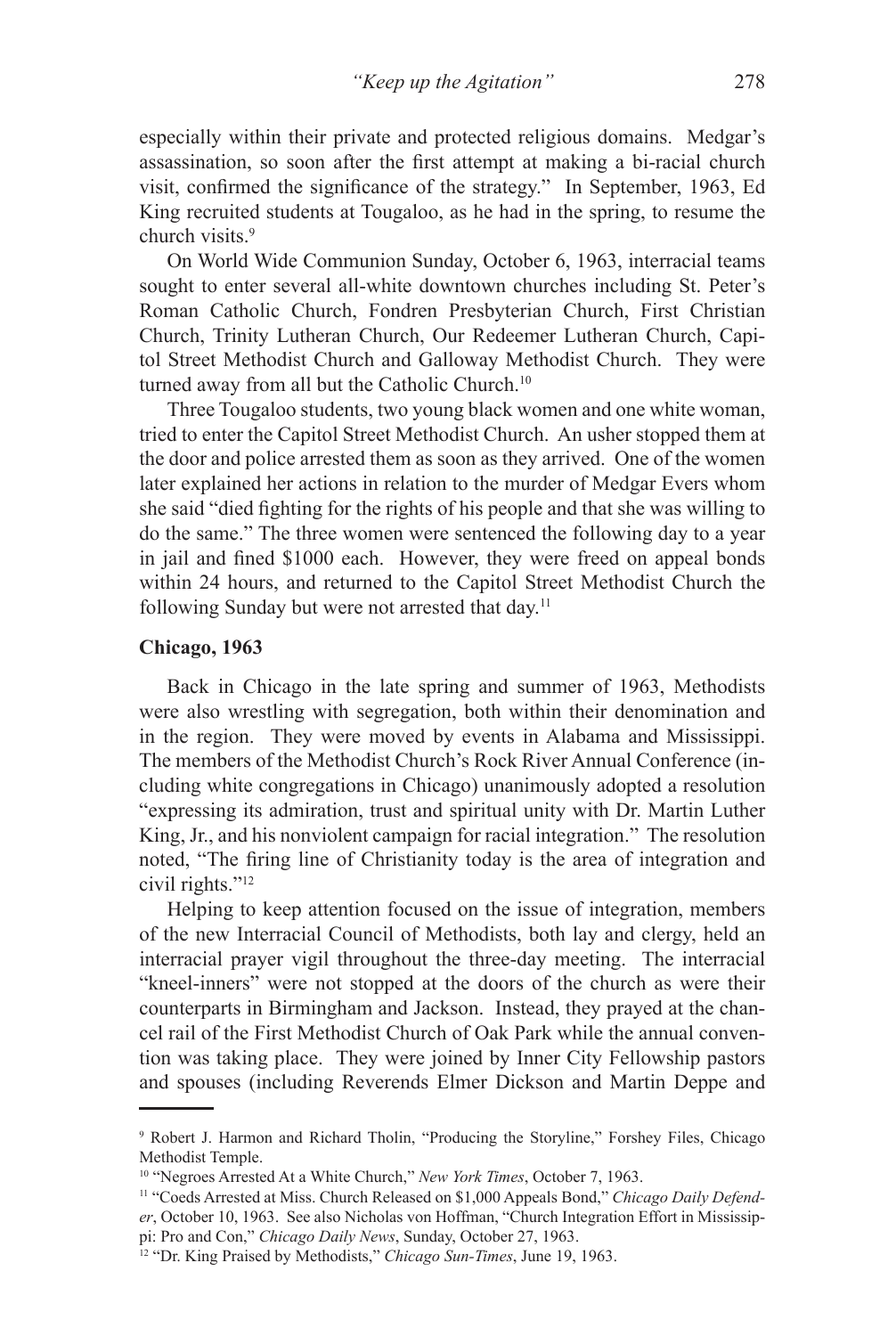their wives Jean and Peg). They called for an end to segregation in the Rock River Conference.13

Members of the Inner City Fellowship also continued to support actions against the segregation in Chicago public schools through the summer and into the early fall. On Tuesday, October 22, 1963, thousands of African American students boycotted schools in an attempt to pressure the School Superintendent Benjamin Willis into making needed improvements. The CCCO and its affiliated community groups organized "Freedom Schools" across the city to serve as alternatives to regular classrooms. Methodist clergy, including John Porter and Leon Sutch, were among those who provided space for these alternative schools.<sup>14</sup>

It was against the backdrop of these issues in Chicago, as well as the national debate about civil rights legislation, that on October 8, 1963, the *Chicago Daily News* ran a headline story written by Nicholas Von Hoffman about the arrest of three Tougaloo College students outside the Capitol Street Methodist Church in Jackson, Mississippi the previous Sunday. The Chicago paper took a particular interest because two of the students arrested came from Chicago.15

Rev. Forshey later remembered that he got a phone call at work late that afternoon, "I heard the voice of God saying, 'Well, what are you going to do about it?' It sounded just like my wife, Florence. 'Do about what?' I inquired. 'What's on the front page of the *Daily News*,' she said."16

Both Forsheys were moved to action. Florence wrote an impassioned letter to the Jackson church where the arrests had taken place: "As a Methodist, and one who was brought up in a church in Mobile, Alabama, I find it even more difficult to understand how you can defy the *Methodist Discipline*, par. 2026 which states that "to discriminate against a person solely upon the basis of his race is both unfair and unchristian." Florence Forshey encouraged the Jackson minister to "open your doors to everyone" and noted, "If this letter seems condemnatory it is because we stand mutually under the judgment of God, because what happens in Mississippi affects all of us both North and South<sup>"17</sup>

Jerry Forshey was also moved to act. He and fellow Methodists of the Interracial Council of Greater Chicago called on The Methodist Church "to censure a Mississippi church which barred two Chicago coeds—one white,

<sup>13</sup> Dolores McCahill, "Interracial Prayer Vigil Conducted at Methodist Meeting," *Chicago Sun-Times*, June 20, 1963.

<sup>14 &</sup>quot;250,000 Boycott Schools," and "Pupils Play and Sing at Freedom Schools," *Chicago Daily News*, October 22, 1963.<br><sup>15</sup> "A Symbol Transformed," *Chicago Tribune*, October 6, 2008. See also "Coeds Arrested at

Miss. Church, Released on \$1,000 Appeal Bonds," *Daily Defender*, October 10, 1963.

<sup>&</sup>lt;sup>16</sup> Reverend Jerry Forshey, August 24, 2004, untitled typescript, in possession of Martin Deppe. <sup>17</sup> This story was a headline story in *the Chicago Daily News* in October 8, 1963. Florence Forshey letter to the Rev. Mr. Seth Granberry, Minister at Capital Street Church, Jackson, Mississippi, October 9, 1963, after the arrest of two college girls at his church on World Wide Communion Sunday.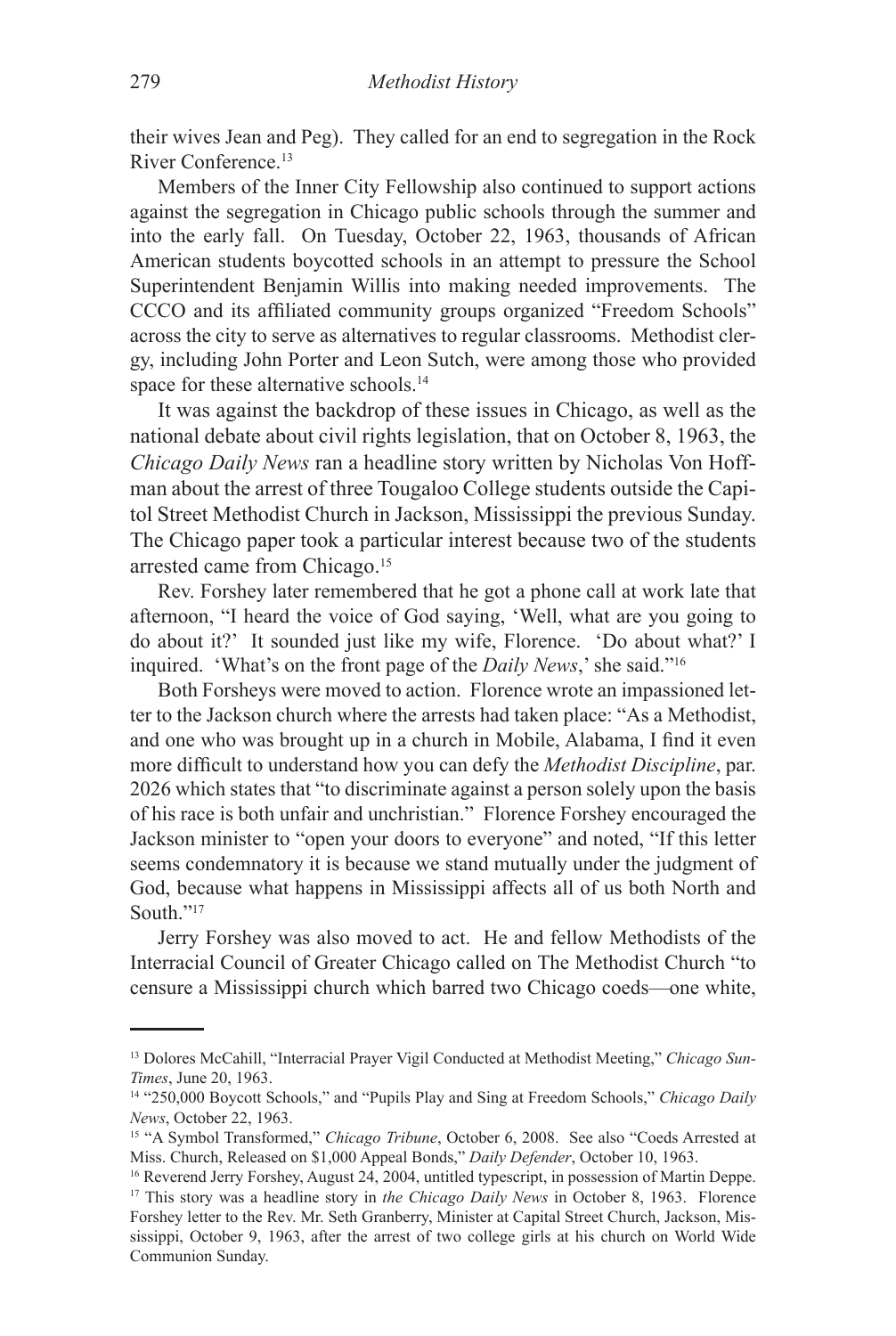the other Negro—from attending worship services together" to members of the Methodist Council of Bishops. On October 14, 1963, Bishop Charles W. Brashares of the Chicago Area of The Methodist Church, issued a press release decrying the arrest of the three female students on the steps of the Capitol Street Methodist Church in Jackson, Mississippi. Brashares described the arrests as a "tragedy which belittles American democracy and Christian witness around the world," as well as an "embarrassment to our churches in Chicago"<sup>18</sup>

Another member of the Interracial Council of Methodists, Rev. Stanley J. Hallett, called his Boston seminary colleague, Ed King, and asked what could be done. Hallett was the executive director of the department of church planning of the Chicago Church Federation. Ed King told Hallett that clergy were needed to join the visitation teams as an act of solidarity and so that black students would not be alone in the jails.

After alerting other members of the Interracial Council of Methodists of this request, Hallett went down to Jackson the next weekend. He volunteered to return to the Capitol Street Church with the three Tougaloo students, Julie Zaugg, Ida Hannah, and Betty Poole, who had been arrested on October 6, 1963. On Sunday, October 13, Hallett and the students tried again to worship at the Capitol Street Methodist Church because "It's important that the same three people go back to show that it is not a prank, that we are sincere in our efforts." They were turned away again, but not arrested.<sup>19</sup>

After the church visit, Hallett asked what more the ministers in Chicago could do "and King and the students said that we should come and accompany them to the churches the following Sunday." They understood that "the presence of a Methodist minister seemed to inhibit police action and insured an outside eye-witness to any threats of violence."20 Upon Hallett's return, the Interracial Council committed to sending ministers to Jackson, beginning with teams going almost weekly, to stand witness alongside Tougaloo students in their church visits.<sup>21</sup>

Rev. Forshey was among the Chicago contingent who volunteered to make the trip to Jackson the next weekend over Sunday, October 20. The group also included Rev. Donald E. Walden, Chicago Lawn Methodist Church; Rev. Elmer A. Dickson, pastor of Hope Methodist Church, Westchester; Rev. Joseph A. Buckles, pastor of Hyde Park Methodist Church; and Rev. James M. Reed, pastor of Holy Covenant Church. Traveling in the cars with them was their lawyer, Leland Rayson, president of the Methodist Foundation (Ministry) board at the University of Chicago. William Kun-

<sup>18 &</sup>quot;Censure of Church Asked*," Chicago Tribune*, October 10, 1963. See also October 14, 1963, press release from Wendell Kellogg, director of Midwest Public Relations, Chicago Area Methodist Church, Deppe Files.

<sup>19</sup> Nicholas von Hoffman, "Four Pastors Arrested in Dixie," *Chicago Daily News*, October 21, 1963.

<sup>20</sup> Richard Tholin, "Why We Were There," *The Telescope-Messenger*, December 21, 1963.

<sup>&</sup>lt;sup>21</sup> Gerald Forshey, "The Racial Purification of the Church, The Cross (KKK Crucifixion), Forshey files, Chicago Methodist Temple.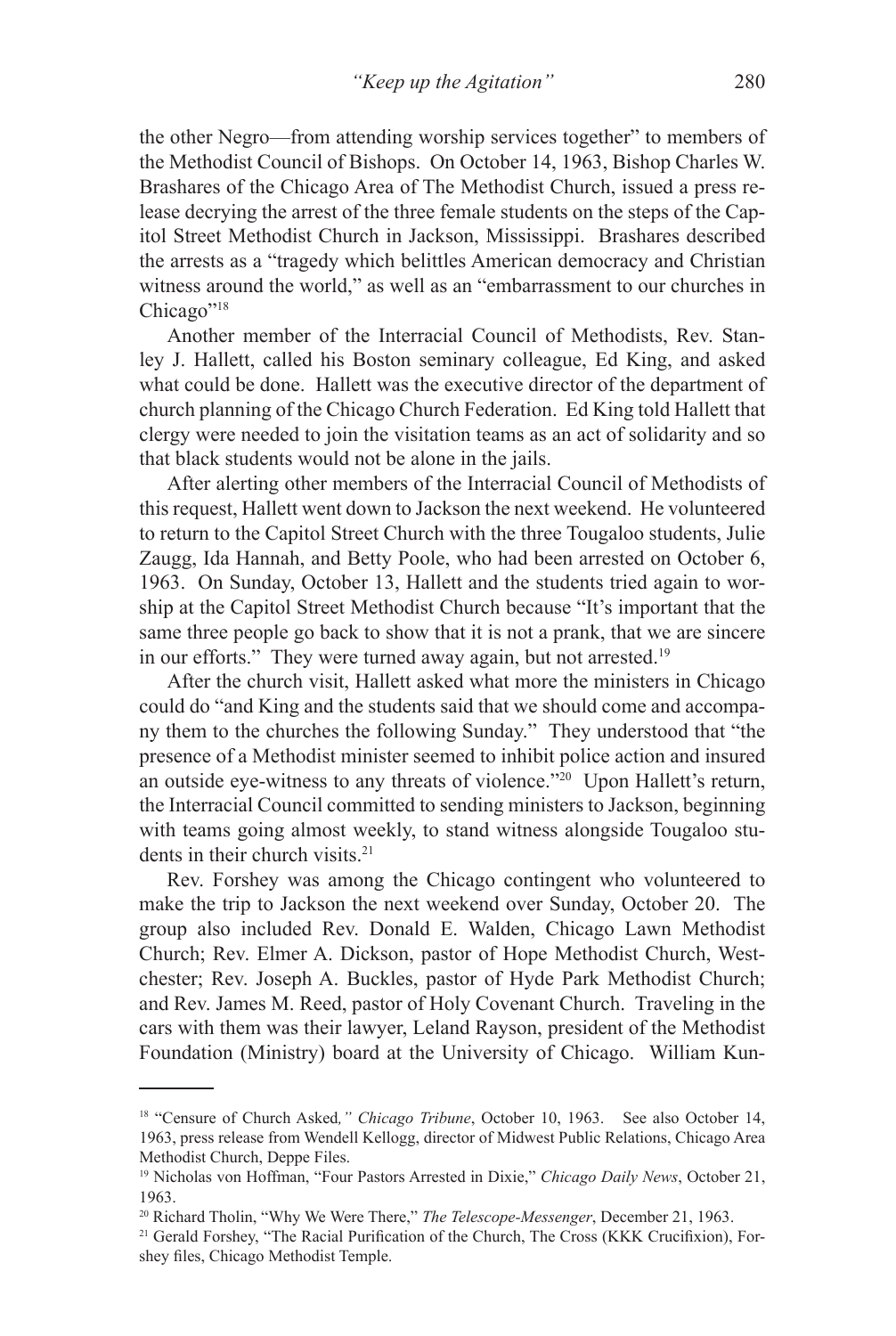stler, nationally prominent civil rights attorney, was already on the scene. As well, reporter Nicholas von Hoffman was sent to cover the visits by the *Chicago Daily News*. They joined Chicagoans and Tougaloo students Julie Zaugg and Betty Poole.<sup>22</sup>

#### **Chicago Ministers in Jackson**

After arriving in Jackson, the group met with Rev. Seth Granberry, pastor of the Capitol Street Methodist Church as well as other Methodist leaders. Granberry, described as "the kind of warm-mannered man who will invite you to stay and share a church supper," had deep roots in Mississippi. He told *Chicago Daily News* reporter, Nicholas von Hoffman, that his family had "lost" 100 slaves as a result of the Emancipation Proclamation, reminding von Hoffman that this "was equal to half a million dollars in farm equipment today." Granberry "begged them not to let this happen at the doors of my church . . . . I am powerless to do anything." 23 Granberry and others "said that it was official policy of the church to have segregated worship services, and that even if we were bishops accompanying colored people, we would be denied access."24

Many white Methodists in Mississippi were dismayed with the arrival of the Chicago delegation. Rev. Dr. J. W. Leggett, the District Superintendent, met with this first group of Chicagoans to head to Jackson. Leggett admitted that he had worshiped in an integrated church and that it "did not hurt me" but he felt integration "would destroy the church over which I preside" because "the great majority of Mississippi Methodists sincerely do not believe in integration." Taking the opposing view was Rev. Ed King, who felt that the Methodist Church in Mississippi was already near destruction: "we are suffering from a soul sickness that is destroying us," he said. Leggett's response to Ed King was to describe him as an "irresponsible . . . unfrocked minister." Those around the Tougaloo chaplain feared for his life for taking these stands.<sup>25</sup>

Reverend Leggett felt that the Chicago ministers were simply "agitators from outside the state." One of the Chicago ministers arrested, Elmer Dickson, remembered that Leggett "begged them [the Chicago church visitors] to go home." He felt that they "came to Mississippi to go to jail, and they would have been disappointed if they didn't land there. I felt in my heart it

<sup>&</sup>lt;sup>22</sup> Gerald Forshey, "The Racial Purification of the Church, The Cross," (KKK Crucifixion), Forshey files, Chicago Methodist Temple. Nicholas von Hoffman covered the church visits for the *Chicago Daily News*, and then continued to cover events in Mississippi in 1964 during the Freedom Summer. Von Hoffman's reporting was collected into *Mississippi Notebook* (New York: D. White, 1964).

<sup>23</sup> Nicholas von Hoffman, "Church Integration Effort in Mississippi: Pro and Con," *Chicago Daily News*, Sunday, October 27, 1963.

<sup>24</sup> Gerald Forshey, "The Racial Purification of the Church, The Cross," (KKK Crucifixion), Forshey files, Chicago Methodist Temple.

<sup>25</sup> Nicholas von Hoffman, "Church Integration Effort in Mississippi: Pro and Con," *Chicago Daily News,* Sunday, October 27, 1963.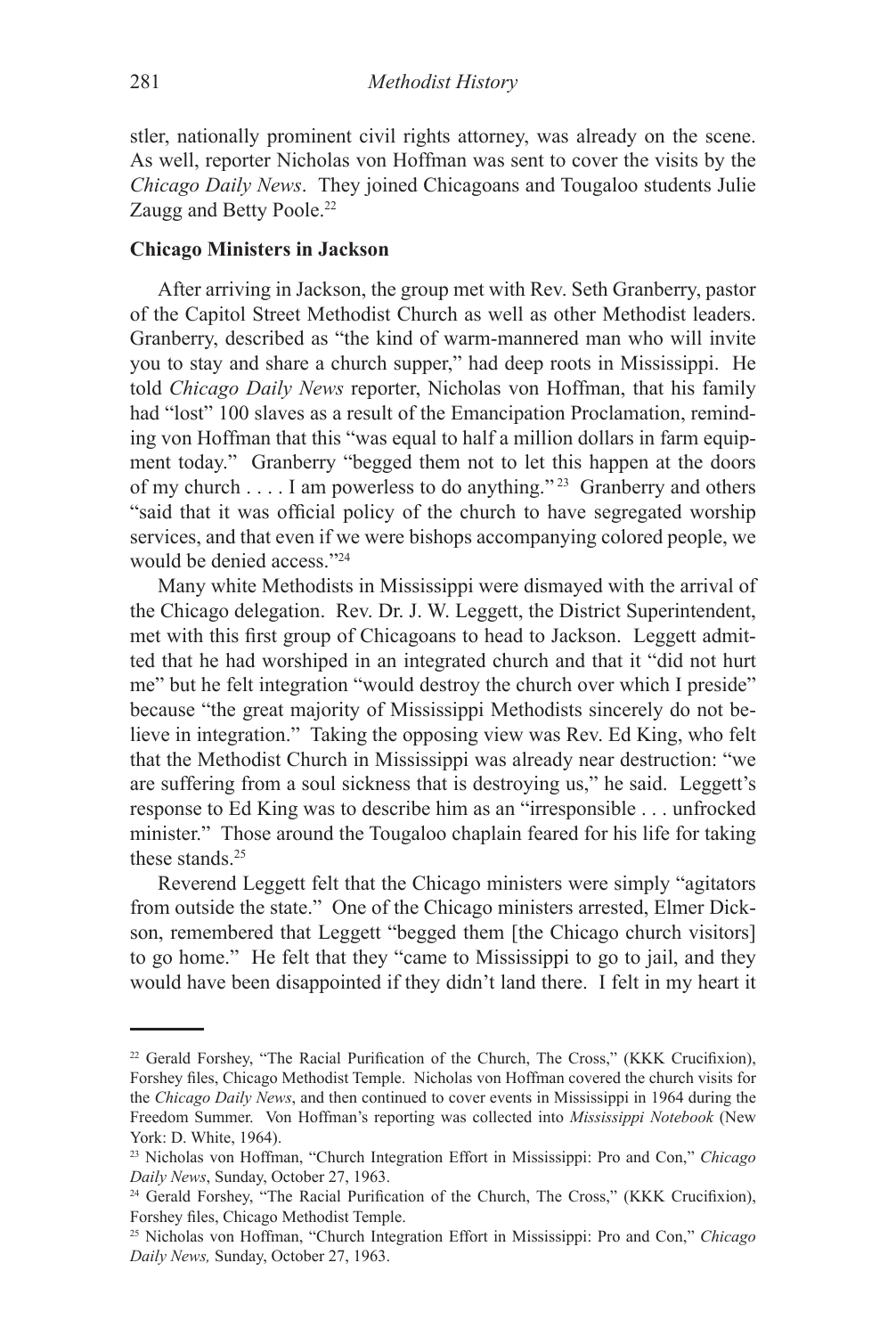was a publicity stunt."26

After meeting with Granberry and Leggett, the Chicago ministers returned to the Tougaloo campus where they received instructions from Ed King and the students. They were divided into three groups: one would be sent to Galloway Methodist Church, another to St. Luke Methodist Church and a third back to Capitol Street Methodist Church. Joan Trumpauer, a veteran of these actions in Jackson, gave the ministers a workshop in non-violence. She talked to the group

like an Army—no Marine—sgt. She is really something. She showed us what to do, the positions, how to protect yourself, the practical reasons for non-violence . . . then for ½ hour we practiced getting knocked down, hit, how to be pushed around, etc. Anyway, it was a long night.27

On Sunday morning, October 20, 1963, four people made their way to Galloway Methodist Church: John Garner, a white physics professor at Tougaloo and a member of the Galloway congregation(whose family was from the Chicago North Shore); Joyce Ladner, an African American Tougaloo student who had been expelled from Jackson State College for demonstrating against segregation; and two Methodists ministers from Chicago, Elmer Dickson and Joe Buckles.<sup>28</sup>

They arrived at the Galloway Methodist Church in time for the early morning service. The church was the largest Methodist church in Jackson, and stood on the block between the State Capitol and the Governor's Mansion. When the group of four attempted to worship, they were arrested "after being told they were not welcome to enter together."<sup>29</sup> As one of the Chicago ministers explained "Although the arrests were courteous, the fact remains that at Galloway Church a police officer entered a church to arrest persons who were seeking peacefully to attend the services at a House of God. Even more ironical is the fact that John Garner was arrested on a charge of trespassing in the church of which he is a member!"<sup>30</sup>

Don Walden and Jerry Forshey arrived at the Galloway Methodist Church just ten or fifteen minutes after the arrests there. They walked around the

<sup>26</sup> Quotation from Elmer Dickson, May 29, 2011, Sunday School, Galloway Methodist Church, Jackson, Mississippi, author's notes. Leggett quotes from Nicholas von Hoffman, "Church Integration Effort in Mississippi: Pro and Con," *Chicago Daily News*, Sunday, October 27, 1963. <sup>27</sup> Another Tougaloo group, without Chicago ministers, would go to the Trinity Lutheran Church. Jerry Forshey to Florence Forshey, excerpt from a memorial to Jerry Forshey on his May 17, 2008, death, "Jerry Forshey: A Jailbird for Jesus and Justice," Forshey files, Chicago Methodist Temple.

<sup>28</sup> On Joyce and Dorie Ladner, see Thomas Armstrong, *Autobiography of a Freedom Rider: My Life as a Foot Soldier for Civil Rights* (Deerfield Beach, FL: Health Communications, 2011), 89. Joyce Ladner went on to receive a Ph.D. in history and become the president of Howard University. On Garner, see "Church Posts Bail for One in Mississippi," *Chicago Tribune*, October 23, 1963.

<sup>29</sup> Nicholas von Hoffman, "Four Pastors Arrested in Dixie," *Chicago Daily News*, October 21, 1963.

<sup>30</sup> Rev. Don Walden, typed manuscript of events, October 20-25, 1963, Martin Deppe, personal files.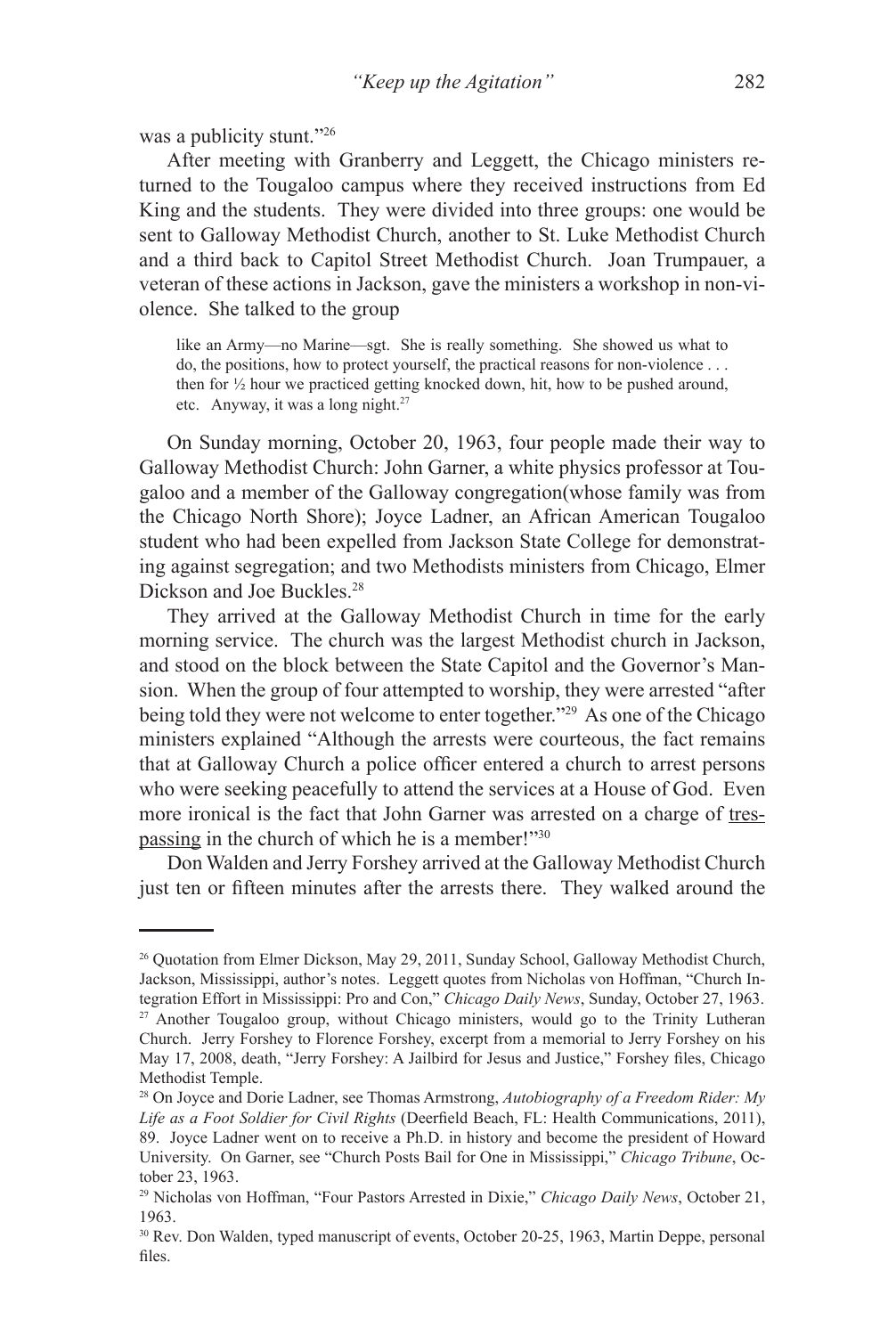area in advance of their assigned meeting time of 10:30 at Capitol Street Methodist Church, just a few blocks from Galloway, and "were given several long stares." They waited outside the Capitol Street Church until Julie Zaugg, Ida Hannah, and Betty Poole arrived in a car.

The five stood on the bottom steps of the church (to test "trespassing on church property"). They were greeted by the head usher and approximately 15 other men, still about fifteen minutes before the church service was to begin. Forshey told the ushers: "We are Methodist ministers—we have come to worship with you and have brought our friends here with us." The head usher pointed to the three whites in the group and said they were welcome to worship. He pulled a slip of paper from his pocket and read "Our Board of Stewards instructs us that Negroes are not welcome here and are not permitted to enter." At that point, the head usher handed the slip of paper to one of the police officers standing on the sidewalk. Forshey asked the officers, "Please stay out of this. Let us Methodists solve our problems." Without answering, the officer placed the group under arrest and loaded them into two waiting police cars that took them to the Jackson police station. Walden remembered, "The entire confrontation and arrest did not last more than two or three minutes<sup>"31</sup>

Response to the arrest came quickly. The Chicago Methodist Bishop, Charles Brashares, declared that, while he "had confidence in the men there" he was dismayed that the Chicago ministers had moved beyond observation to arrest. Dr. J. W. Leggett criticized the actions of the church visitors, as well as the "Northern press" for their handling of segregation. He opined, "We'll solve our situation and we'll solve it before they do in Chicago and without outside agitators." The Rev. Jim Reed, one of the Chicago ministers who had come to Jackson but was not arrested, countered that the arrests were "a very grave offense to the doctrine and discipline of the Methodist Church." However, he did not lay the blame at the feet of the Mississippi Methodist Church, instead suggesting "The whole Methodist Church has to stand under the judgment of this act."32

All of those arrested were charged with disturbing public worship and trespassing, the very same charges that Julie Zaugg, Ida Hannah and Betty Poole had been arrested on two weeks before. Bonds were posted at \$10,000. Unable to meet these bonds, they were sent to the Jackson jail.

Once at the jail, the men and women were separated. Two of the young women, Ida Hannah and Joyce Ladner, suffered from illnesses. Jerry Forshey wrote his wife Florence from jail "There are five of us in our cell—Joe Buckles, Don Walden, Elmer Dickson and a professor from Tougaloo, John

<sup>&</sup>lt;sup>31</sup> Rev. Don Walden, typed manuscript of events, October 20-25, 1963, Martin Deppe personal files; Nicholas von Hoffman, "Four Pastors Arrested in Dixie," *Chicago Daily News*, October 21, 1963. The Forshey quote came from Hoffman, but Walden's was slightly different, "Why don't you outsiders keep out of this and let us Methodists solve our own problems?"

<sup>32</sup> Nicholas von Hoffman, "Four Pastors Arrested in Dixie," *Chicago Daily News*, October 21, 1963. Quote from Brashares in "Seven Chicagoans arrested at Dixie Church," *Chicago Tribune*, October 21, 1963.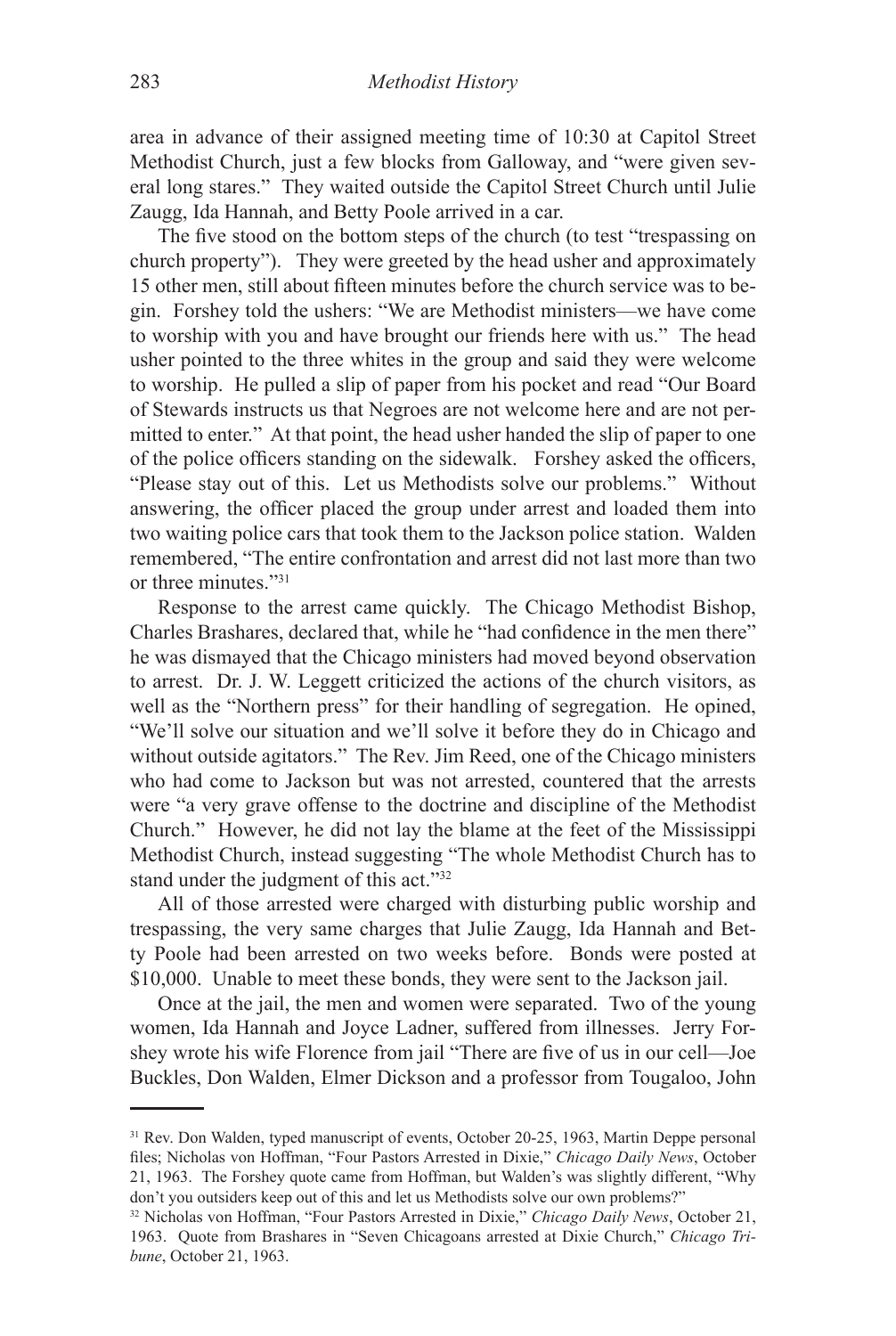Garner. It is an indescribably strange experience to be turned away from a church. And jail is no great experience, I am afraid. Even with all the courtesies and protection we were getting, jail is still jail."33 The ministers were in cells where previous prisoners had scrawled their names and messages on the low ceiling, "Recent names from the demonstrations of the 1963 summer, before the death of Medgar Evers. Earlier battles and names of soldiers—students, other ministers on the 1961 Freedom Rides. Sometimes a name was familiar to one of the Chicago men."34 Ed King was allowed to visit the prisoners in the jail and celebrated communion with the incarcerated church visitors, using a hard prison roll as the bread and a battered tin cup for the chalice. King remembered "We felt, our little band of prisoners, like the only ones in an immense cathedral, strengthened for the streets outside."35

Back in Chicago, supporters quickly worked to raise the \$17,000 in bail needed to get the church visitors released from the Jackson city jail. Bail for John Garner, the physics instructor at Tougaloo who was arrested while to trying to enter his home congregation Galloway Church, was raised by his parents' congregation, the Wilmette Congregational Church. The Hyde Park Methodist Church, supported their arrested pastor, Joseph A. Buckles, with \$1000 in pledges.<sup>36</sup> Rev. Martin Deppe, the treasurer of the Methodist Ministers Inner City Fellowship (that had only \$50 in its bank account) put out a call for help. Deppe recalled, "In 4 days' time, half asleep in an old stuffed chair, set up at the front door of our west side parsonage [Mandell Methodist Church, 5000 W. Congress Parkway], I received from Methodists all over the Chicago area \$17,000 in cash and checks." Lee Rayson, the attorney who had accompanied the ministers to Jackson flew back to Chicago to get this cash. Deppe "strapped \$17,000 to his arms and legs and he was off to O'Hare for a return flight to Jackson, to arrange the release of the group." On Friday, October 25, 1963, the group was released from jail on bond.<sup>37</sup>

Meanwhile, in Jackson, their attorney, William Kunstler, had successfully petitioned that the case be transferred to federal jurisdiction under a federal civil rights statute despite the fact that the group had been arrested for trespass and disturbing public worship under local law. Kunstler hoped that this strategy could be employed across the south in similar cases.<sup>38</sup>

Even before they were out of jail, two Methodist ministers, along with two Evangelical United Brethren (EUB) ministers, left Chicago to participate in church visits in Jackson the very next Sunday. Several EUB members had just begun to participate in the Interracial Council of Methodists as

<sup>&</sup>lt;sup>33</sup> Jerry Forshey to Florence Forshey, excerpt from a memorial to Jerry Forshey on his May 17, 2008 death, "Jerry Forshey: A Jailbird for Jesus and Justice," Forshey files, Chicago Methodist Temple.

<sup>34</sup> Ed King as in Marsh, 137

<sup>35 &</sup>quot;Church Civil Rights Leader Recall Early Struggles," *Reporter of the Northern Illinois Conference of the United Methodist*, October 24, 2008. 36 "Church Posts Bail for One in Mississippi," *Chicago Tribune*, October 23, 1963.

<sup>&</sup>lt;sup>37</sup> Martin Deppe, "KKK Crucifixion," remarks when cross presented to the Chicago Methodist Temple, October 5, 2009.

<sup>38 &</sup>quot;Pastors, 2 Co-eds Get Bail in Dixie," *Chicago Daily News*, October 27, 1963.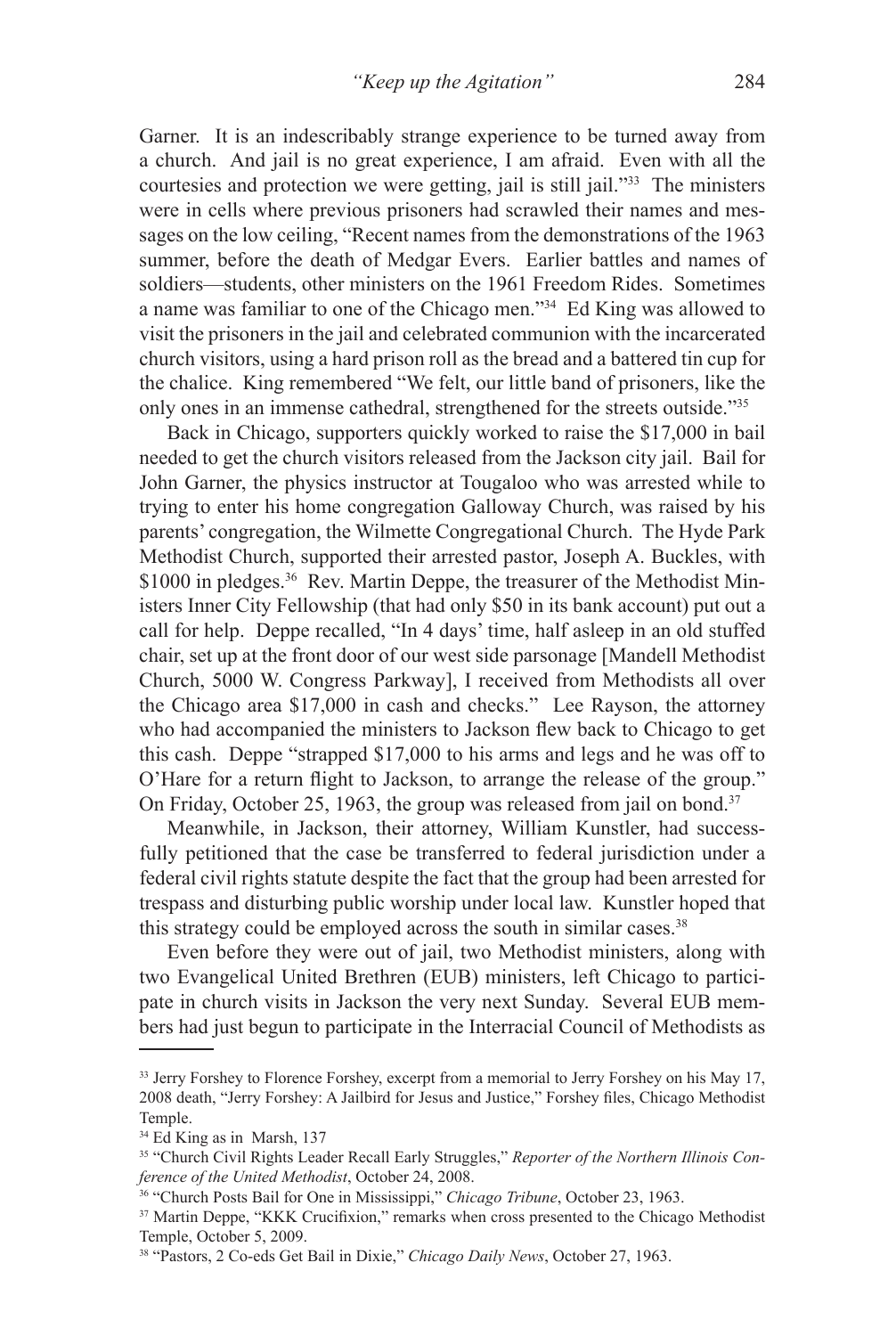the two denominations were in union conversations. Rev. Sheldon Trapp and Professor Richard Tholin drove 400 miles on Friday, October 15, and stayed overnight just before heading into Mississippi. Tholin was a newly hired faculty at the Evangelical Theological Seminary in suburban Naperville, but he had the support of the seminary president. Trapp was the son-in-law of the presiding bishop of the Illinois EUB Conference Harold Heininger. Tholin and Trapp arrived in Jackson in time to meet with Tougaloo student organizers on Saturday afternoon. Both understood that they had come to Jackson "to do what students wanted us to do." The meeting included "a lot of singing . . . and sharing concerns, someone would preach a little, then strategy and signing on." That week, the students wanted to make the church visits, but they didn't want to be arrested. Their strategy was to arrive at Capitol and Galloway 20 minutes before the service, wait to be stopped, argue a bit, and then the students would leave. The visiting ministers would stay as witnesses until people had left the services.<sup>39</sup>

Sunday morning, October 27, 1963, Professor Tholin, Rev. David Twigg, and two Tougaloo students went to Galloway, where they stood witness, but were not arrested. At Capitol Street, Rev. Trapp and Rev. Preston Cole, chaplain of the Methodist Foundation at the University of Chicago, were both arrested (but no students were arrested at either church as per their strategy). Trapp and Cole gained their release from jail on \$500 bonds on Wednesday and returned to Chicago. Back in Chicago, Professor Tholin wrote "this issue has made us aware of the sin of disunity and racial injustice in our own (EUB) church and of the way we have run away from it in the cities and suburbs of the north. We have also been aware of some of the elements in the structure of The Methodist Church which make it hard for that church to deal with this issue."40

His words echoed those of ministers back in Chicago that same Sunday evening at a meeting sponsored by the Interracial Council of Methodists to raise funds for the bail needed to gain the release of Rev. Trapp and Rev. Cole. All four of the Chicago area ministers arrested the previous Sunday in Jackson were present at the fundraiser. They argued that progress was being made "despite the united opposition of the Methodist clergy of Jackson." Donald Walden noted, "I cannot say that we were successful in communicating our concern about the oneness of the church to Jackson pastors. To our brother Methodist pastors we were northern meddlers, more of those people deterring the alleged progress which the church had been making until all the recent outside agitation began." At the same meeting, Rev. Daniel Overmyer, an EUB minister, warned that the racial strife in the Methodist Church could "delay or even imperil . . . the basis of union" between the EUBs and

<sup>39</sup> Richard Tholin, personal interview with author, March 23, 2011.

<sup>40</sup> Richard Tholin, "Why We Were There," *The Telescope-Messenger*, December 21, 1963.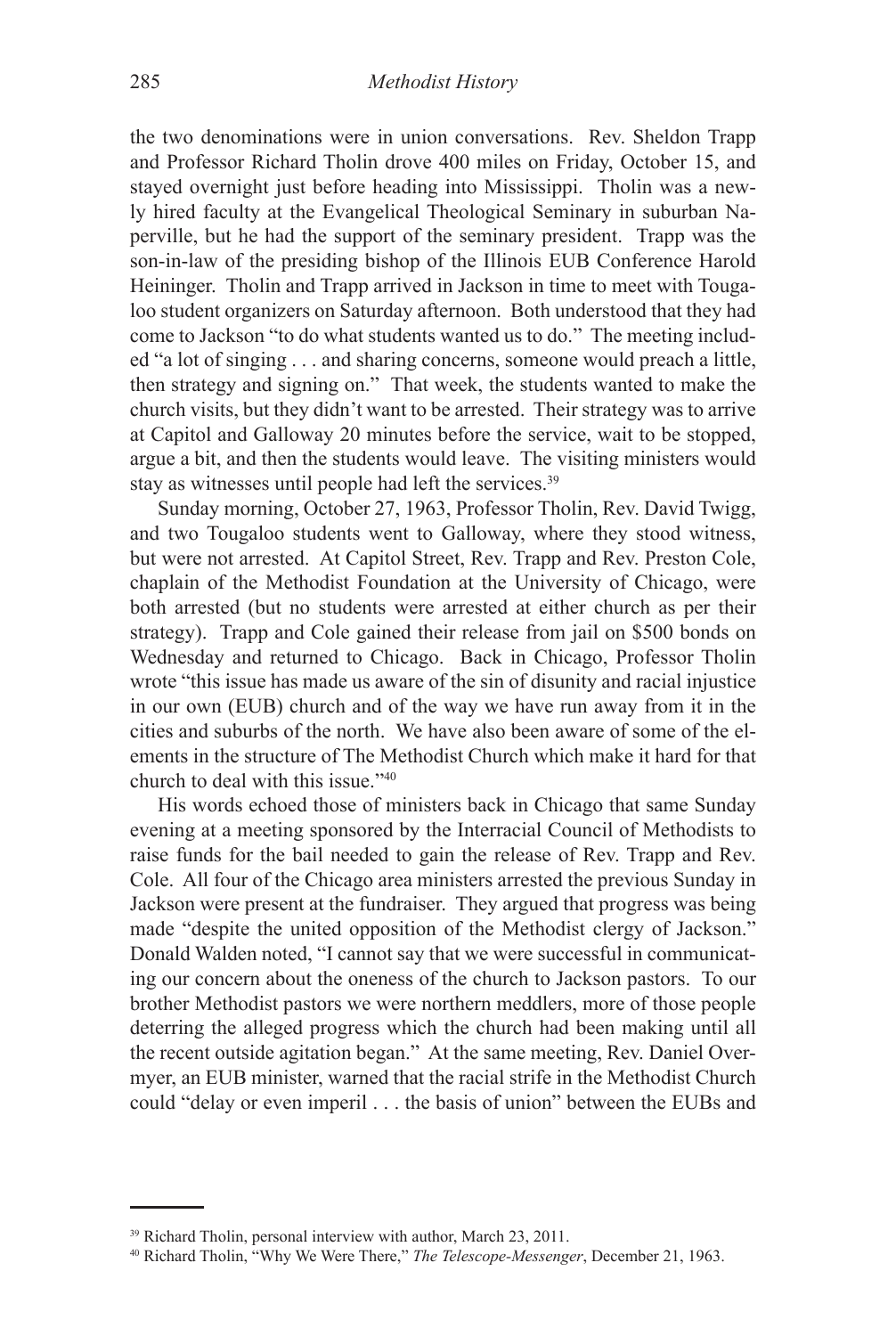the Methodists scheduled for 1968.<sup>41</sup>

Despite these concerns, in the weeks that followed, while ministers from Chicago continued to make the trip, they were joined by ministers and laymen from Detroit, Cleveland and New York. Deppe, continuing to fund raise for legal fees, noted 10 arrests on Sunday November 17, 1963, "in the struggle of the Church to be the Church."42 Even through the dark days following the assassination of President John F. Kennedy, the church visits continued. As well, Methodist pastors from several cities traveled to Detroit to demand a stronger statement on the open church at the fall meeting of their Council of Bishops.

In January, 1964, Deppe, who had been fundraising for the effort in Chicago, took a turn driving to Jackson, Mississippi. He was accompanied by Roland (Rollie) Kidder, an EUB seminary student at Naperville, and Thomas Armstrong, an African American student from Tougaloo (who would later move to Chicago and then to Naperville). After attending the early morning Tougaloo College Chapel service on January 19, 1964, the three went to the Capital Street Methodist Church before the 11 a.m. service. Deppe asked the head usher to let the group worship but they were turned away. Instead, the group went to a black Methodist Church, where they "were warmly greeted and asked to sit up front in the choir and participate in the service." 43

At the afternoon service at the Wesley Methodist Church, Tougaloo student Ida Hannah and Chaplain Ed King joined the Chicago ministers in seeking entrance. A police siren roared as the group sought to enter the building for a special service marking the church's tenth anniversary with the local bishop in attendance. However, the ushers hurried "to keep them in the [police] car—they obviously wanted no arrests with their own bishop inside the church." Finally, the same group as had gone to Wesley were rebuffed when trying to attend the evening service at Galloway.

As Deppe later noted, "Because there was no bail money available we were advised to avoid arrest, which we managed to do, with some relief! To be jailed in Jackson at that time was exceedingly dangerous, especially for African Americans."44 Thomas Armstrong, the young black student who had accompanied Deppe that January Sunday morning to the Capitol Street Church, noted that at the end of that day

our group as well as other groups met at Tougaloo College to assess our activities

<sup>41</sup> Nicholas von Hoffman, "Methodist-EUB Merger Plan Imperiled by Racial Strife," *Chicago Daily News*, October 28, 1963, and "Four Pastors Tell of Dixie Jailing," *Chicago Tribune*, October 28, 1963.

<sup>42</sup> Martin Deppe letter to "Friends of Freedom," November 22, 1963, Martin Deppe, personal files.

<sup>43</sup> Martin Deppe, "Mississippi Journal: A Report of a Church Visitation to Jackson, Mississippi, January 18-20, 1964" and Martin Deppe, "KKK Crucifixion," remarks when cross presented to the Chicago Methodist Temple, October 5, 2009, Martin Deppe, personal files.

<sup>44</sup> Martin Deppe, "Mississippi Journal: A Report of a Church Visitation to Jackson, Mississippi, January 18-20, 1964," and Martin Deppe, "KKK Crucifixion," remarks when cross presented to the Chicago Methodist Temple, October 5, 2009, Martin Deppe, personal files.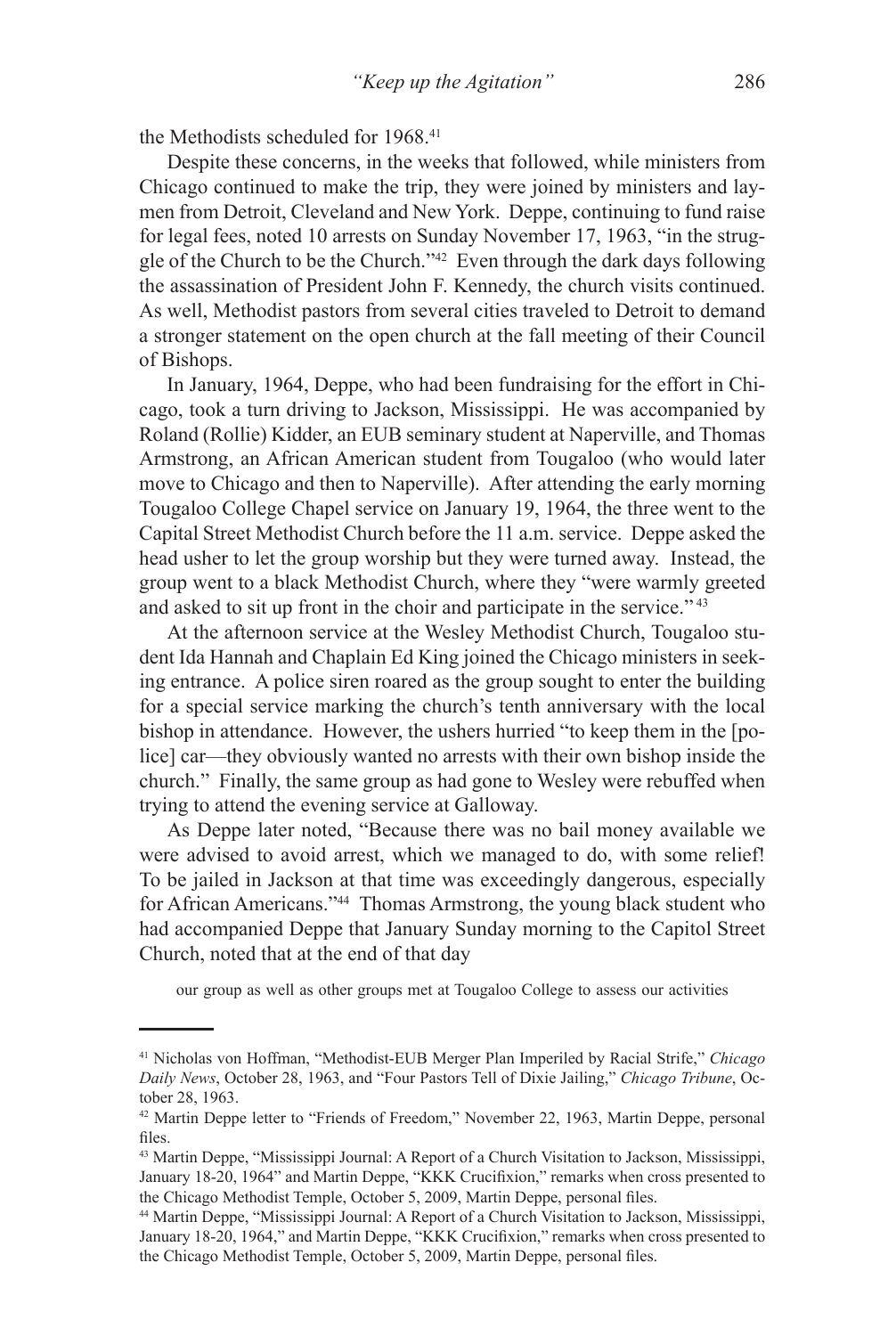of the day. These meetings, as well as others that followed, gave all of us the opportunity to give testimony to our true feelings, to search within ourselves for some aspect of racial healing. Also, when bail money was forthcoming, we could put more emphasis on this type of protest.

Rev. Martin Deppe returned to Chicago and continued his fundraising efforts. On Easter Sunday, in March, 1964, visiting ministers, black and white attempted to enter Capitol Street Methodist Church while Bishops Charles Golden (Central Jurisdiction) and James Mathews (Northeast Jurisdiction) attempted to enter Galloway Memorial Methodist Church for worship. All but the two bishops were arrested in this last episode of the church visits. Those who had participated in the church visits during late 1963 and early 1964 were ready to move in new directions, building from their experiences in Jackson<sup>45</sup>

#### **1964: Bringing Jackson Home**

Support of the interracial church visits in Jackson strengthened the resolve of the Methodist pastors and laity back in Chicago to fight segregation within their denomination. Chicago clergy Jerry Forshey, Jim Reed, and Charles Peterson provided visionary leadership in the creation of the national group, Methodists for Church Renewal (MCR). MCR called for the elimination of segregation within The Methodist Church, and set the stage for a spirited debate at the 1964 Methodist General Conference. Those who had traveled to Jackson understood that segregation was not restricted to Mississippi or Alabama. What happened in Jackson dramatized "the segregated nature of the church and its false unity." Their experiences "focused and symbolized so many things: sins of omission and commission, of individuals and congregations, North and South; problems of church and state, Christ and culture, and of Methodist structure, policy and polity."46

In Chicago, the Inner City Methodist Ministers Fellowship became the Methodist Ministers for Church Renewal and continued to work with the lay-led Interracial Council of Methodists. With their support, Rev. Jerry Forshey continued to work with Rev. Ed King and others in Jackson. He saw "the glimmerings of a nationwide movement across all the geographical Jurisdictions to eliminate the segregation of the Central Jurisdiction."47 Forshey let those in Jackson know that he was "terribly indebted to all of you, and gigantically proud to know you." He closed a letter to his Jackson friends in the spring of 1964, "Keep up the agitation . . . The whole situation looks as hopeless now as it did then, but you don't give up . . . and all I can do is say 'thank you.'48

<sup>45</sup> Thomas Armstrong, *Autobiography of a Freedom Rider, My Life as a Foot Soldier for Civil Rights* (Deerfield Beach, FL: Health Communications, 2011), 168.

<sup>46</sup> John F. Baggett and Philip M. Dripps, "Christian Unity, the Methodist Church and Jackson," *Behold*, December, 1963.

<sup>47</sup> Gerald Forshey, "The Racial Purification of the Church, The Cross" (KKK Crucifixion), Forshey files, Chicago Methodist Temple.

<sup>48</sup> As in Ed King, "White Church" (2005), typescript in Martin Deppe personal files.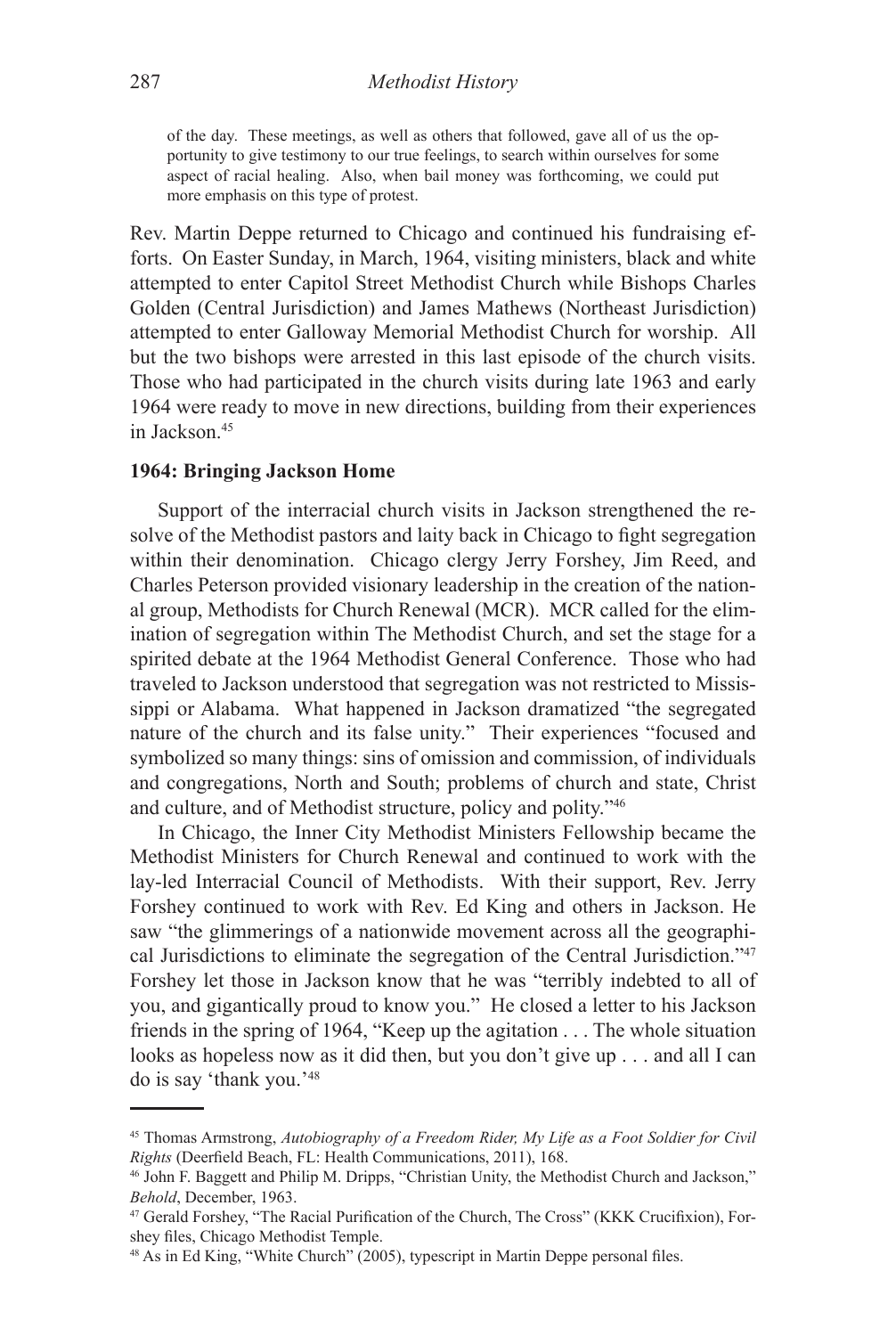#### **Pittsburgh, 1964**

Rev. Forshey saw an opportunity to press the case for Methodist desegregation at the church's quadrennial conference to be held in Pittsburgh during the first week of May, 1964. He was both visionary and organizer of the "Pilgrimage to Pittsburgh" witness. Relying on contacts he made during the Jackson interracial church visits, Forshey organized busloads of students from the cities like Jackson and Birmingham to come to Pittsburgh.

Among those who came were students from Tougaloo College, accompanied by Rev. Ed King, including Austin Moore of Chicago who was then serving as the president of the Tougaloo student body. Rev. King, Moore, and the other students also brought along a charred cross that been burned on the front lawn of King's home on the campus of Tougaloo College. While the cross burning was intended "to intimidate Rev. Ed King who was the chaplain at the historical African American college, it didn't work. Instead of throwing it away, King immediately used the charred cross in demonstrations against segregation." He and his students brought it with them to Pittsburgh.<sup>49</sup>

Contingents from Chicago and Jackson joined more than 1,000 protesters, mostly students, who came by the busload to the 1964 General Conference in Pittsburgh. Austin Moore carried the charred cross from the Tougaloo campus, as protestors kneeled-in and sang in front of the arena where the General Conference was being held. Some held signs reading, "Break the Racial Barricade," "When Will We Practice What We Preach," and "In Christ There Is No East Or West." While the protestors called for the immediate desegregation of The Methodist Church, inside Pittsburgh's then new Civic Arena, the 900 assembled members agreed that the projected new church, uniting Methodists and Evangelical United Brethren, expected to be consummated in 1968, would eliminate the racial Central Jurisdiction, effectively integrating the new denomination within four years. Still, the story (including a photograph of Austin Moore carrying the charred cross) made the front page of the Sunday edition of the *New York Times.*50

As the delegates began to board buses homeward, Jerry Forshey returned to the office from which he had directed the protest "to start cleaning up things to return home." He found the charred cross from Jackson that had been carried in the demonstrations leaning up against a desk with a note "For Jerry F." The Jackson contingent had left the cross for Forshey to honor "his inspired leadership of the Pilgrimage to Pittsburgh." The charred cross made its way to Chicago, a symbol of the connections between Forshey and his colleagues with the Jackson movement.<sup>51</sup>

One of the Jackson protestors wrote to Rev. Forshey about what the trip

<sup>&</sup>lt;sup>49</sup> Martin Deppe, "KKK Crucifixion," remarks when cross presented to the Chicago Methodist Temple, October 5, 2009, Martin Deppe, personal files.

<sup>50</sup> George Dugan, "Kneel-In Scores Methodist Stand," *New York Times*, May 3, 1964.

<sup>&</sup>lt;sup>51</sup> Martin Deppe remarks at Rev. Jerry Forshey funeral, Chicago Methodist Temple, May 23, 2008.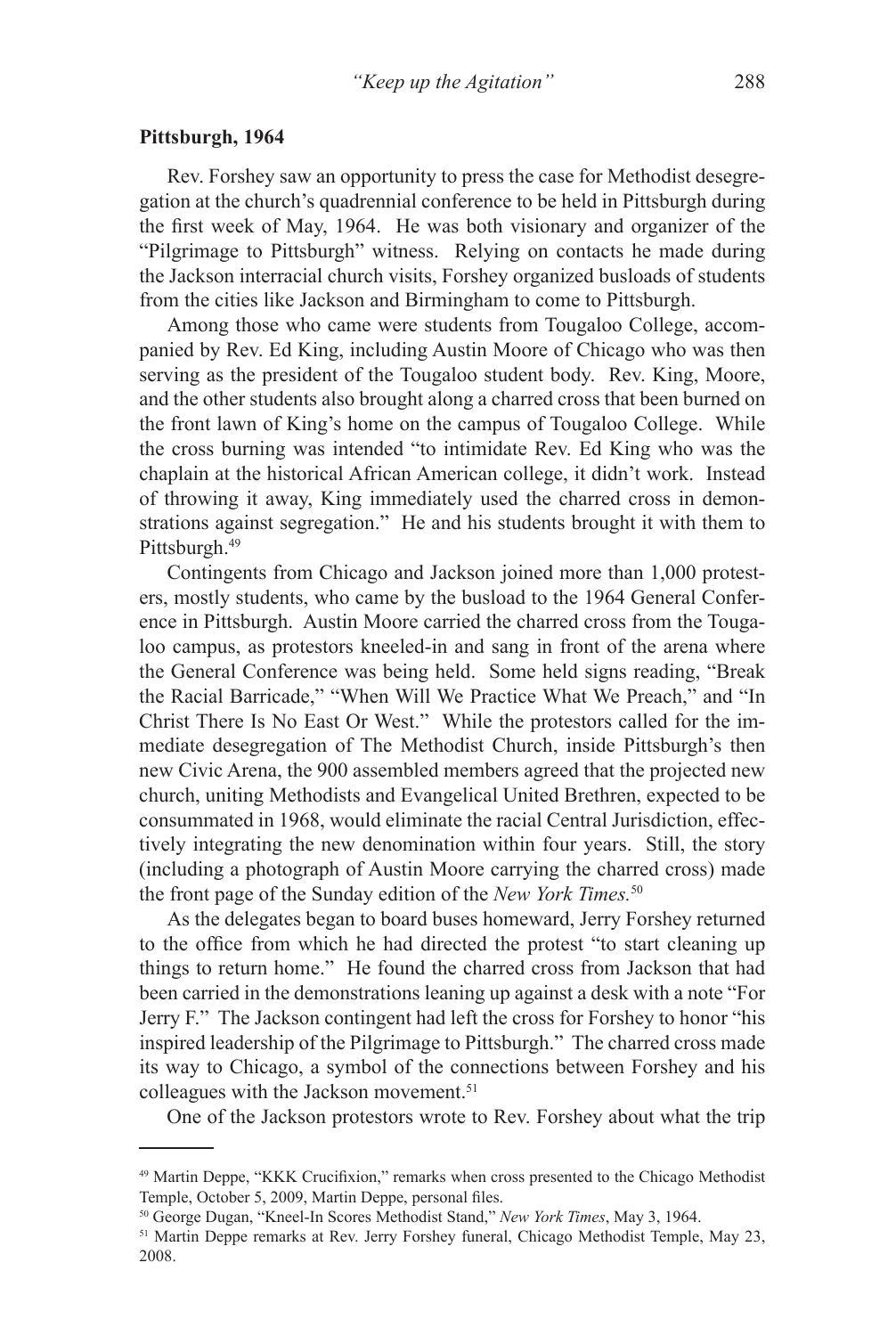to Pittsburgh had meant to her. She noted "the demonstration was the most beautiful I have ever seen—and that includes the March on Washington. It was a very moving experience too, for it in a sense embodied the travail and faith of the Movement." Still, while "Pittsburgh was a great experience for all of us from Mississippi, the rally and demonstration were long and hard, and in many ways depressing." Despite being discouraged, though, she felt that perhaps "the Church is coming into its own on this matter of Christianity."52

Rev. Forshey expressed his thanks to the Tougaloo movement in a letter a few weeks later. He lamented, "the Rally is over and Methodism is not much different than when we went to church in Jackson some months ago. But it is different. We now have channels for raising bail money, we now have in the law of the church open doors, and there are a series of other lesser but significant changes." Forshey found the demonstration "a deeply moving experience . . . . Somehow the 'one new humanity in Christ' which I had come to Jackson to find was consummated momentarily for me in Pittsburgh, and I felt at least at that moment that I truly belonged to the 'family of God.'" For Forshey, the charred cross "was the gift of the Christ of shame, broken, and deserted and abandoned by his people and celebrated by those who also have participated in this brokenness . . . and there is no real way to express my thanks in words, or even indeed in actions."53

## **Witness to Civil Rights**

Over the next weeks, months, and years many of those involved in these actions found themselves struggling to make sense of the events which affected them, as well as a slowly changing world. For the student protesters from Jackson, they were quickly drawn into the Freedom Summer of 1964, when thousands of volunteers came to Mississippi to register voters and provide educational opportunities for residents. For Rev. Ed King, the church visitation campaign of the previous year had shown that "the White Church, members and leaders, had been thoroughly discredited in our eyes, and more importantly, to outside church groups."54 For King, this "failure of the white church to open its doors and preach racial justice, signaled the need for broader, more aggressive civil rights activism." He became involved in the Mississippi Freedom Democratic Party and was drawn increasingly away from denominational issues and more towards voter registration and political empowerment.<sup>55</sup>

The disappearance of activists Michael Schwerner, Andy Goodman and James Chaney on June 21, 1964, and the discovery of their bodies on August 4, 1964, marked a turning point for activists in Mississippi like Rev. Ed

<sup>&</sup>lt;sup>52</sup> Letter of Joan Trumpauer to Jerry Forshey, May 29, 1964, as in Ed King, "White Church" (2005), typescript in Martin Deppe personal files.

<sup>&</sup>lt;sup>53</sup> As in Ed King, "White Church" (2005), typescript in Martin Deppe personal files.

<sup>&</sup>lt;sup>54</sup> As in Ed King, "White Church" (2005), typescript in Martin Deppe personal files.

<sup>55</sup> Charles Marsh, *God's Long Summer*, 6-7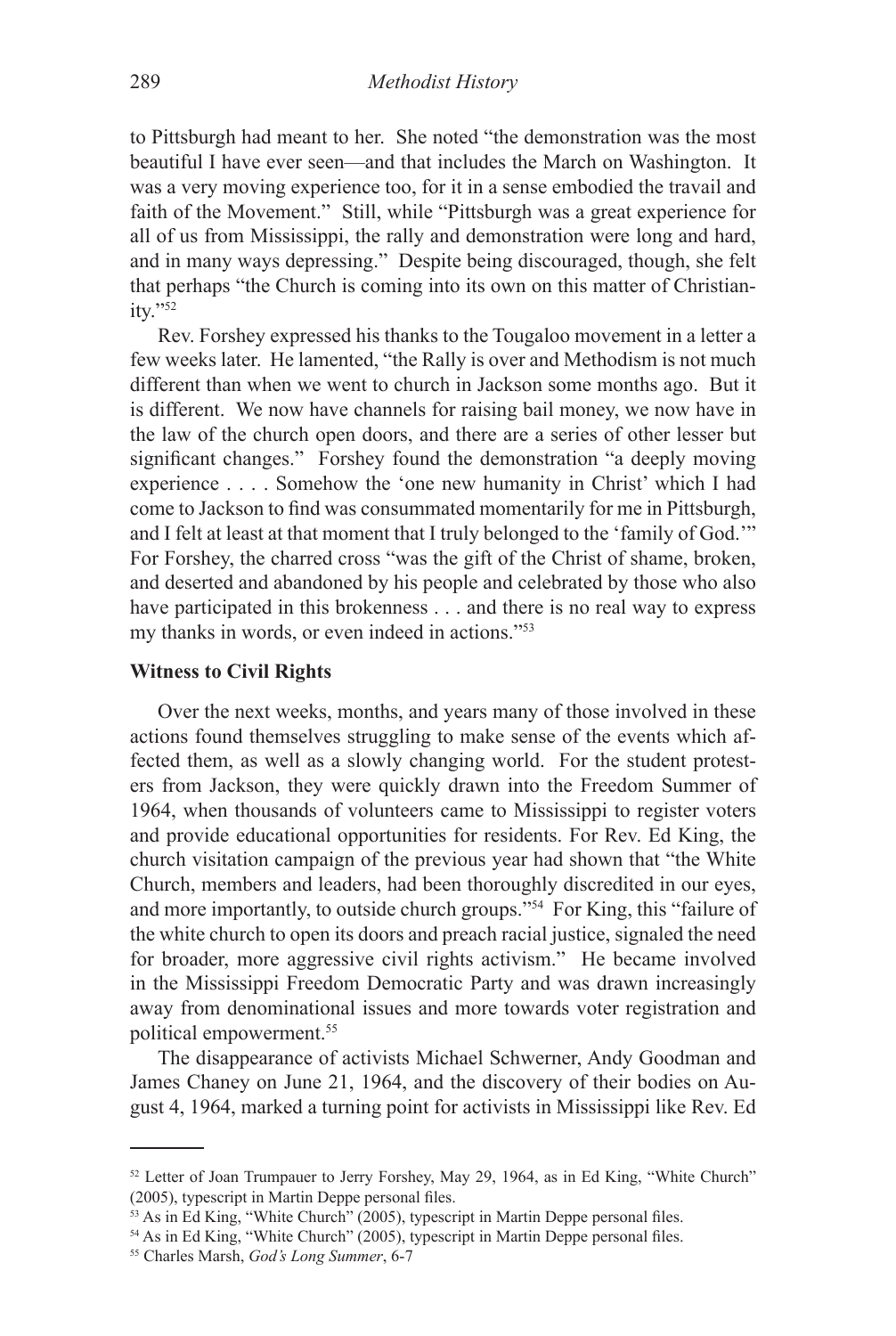King. Speaking at Chaney's memorial service, King noted that the symbol of white Mississippi had become a burning cross. But he asked his audience to consider: "[Our] cross is not a burned cross, it is the one cross of Calvary that is stained with the blood of Jesus, God's son . . . . [T]his is the cross that we follow—the cross that means victory in this life; the cross that means we can forgive, that God will help us to love."56

When Jerry Forshey and his colleagues returned to Chicago from Pittsburgh in the spring of 1964, they began working on integration of the Rock River Annual Conference. With a push from the Interracial Council and the Methodist Ministers for Church Renewal the June session of the Rock River Annual Conference voted to absorb the 14 Lexington Conference churches in its geographical area. Lexington voted likewise, confirming the historic decision ending Methodism's segregated structure in northern Illinois. The Methodist activists "focused on empowerment of blacks in church structure," most particularly the appointment of black clergy to congregations and other appointments. The clergy in the Evangelical United Brethren Church Renewal (EUBCR) also pressed for the voluntary elimination of all racial structures in the conferences without waiting for the merger of the Evangelical United Brethren Church and The Methodist Church as the United Methodist Church in 1968.<sup>57</sup>

Rev. Jerry Forshey displayed the cross in his living room. He enlisted the help of an artist friend, John Kearney to "create a sculpted crucifix by using the charred cross."58 Forshey never saw the cross as his alone. He shared it with the many activists who came to his home:

Ed King sat in my house and stared at it. Bill Kunstler, our lawyer in Mississippi, stood in front of it and read some things he had written. Jesse Jackson sat in front of it to eat ribs and talk about how to get black subcontracting for electrical work in the Sears Tower. Martin Deppe drove it to Chicago for me. Jim Reed and Chuck Peterson in our frequent contacts as part of Methodists for Church Renewal would tell people about it. Five of us who were serving black churches in the late sixties would gather in my front room where it watched over us while we discussed our ministries.<sup>59</sup>

Florence Forshey, who shared that living room, saw the cross "as a reminder of the people who put their lives on the line to bring justice into the church and the world. It's also a reminder that there is still much work to be done."<sup>60</sup>

Just before Rev. Forshey died in May, 2008, he and Florence made plans to give the cross to the First United Methodist Church at the Chicago Temple, "a truly representative place for all kinds and conditions of men and

<sup>56</sup> Rev. Ed King in Charles Marsh, *God's Long Summer*, 145.

<sup>57</sup> Reverend Robert J. Harman and Professor Richard Tholin, "Producing the Storyline," Forshey Files, Chicago Methodist Temple.

<sup>58</sup> Martin Deppe, "KKK Crucifixion," remarks when cross presented to the Chicago Methodist Temple, October 5, 2009.

<sup>59</sup> Gerald Forshey, "The Racial Purification of the Church, The Cross (KKK Crucifixion) Forshey files, Chicago Methodist Temple.

<sup>60</sup> Florence Forshey quote in Mary Houlihan, "Church Welcomes Special Cross," *Chicago Sun-Times*, October 6, 2008.